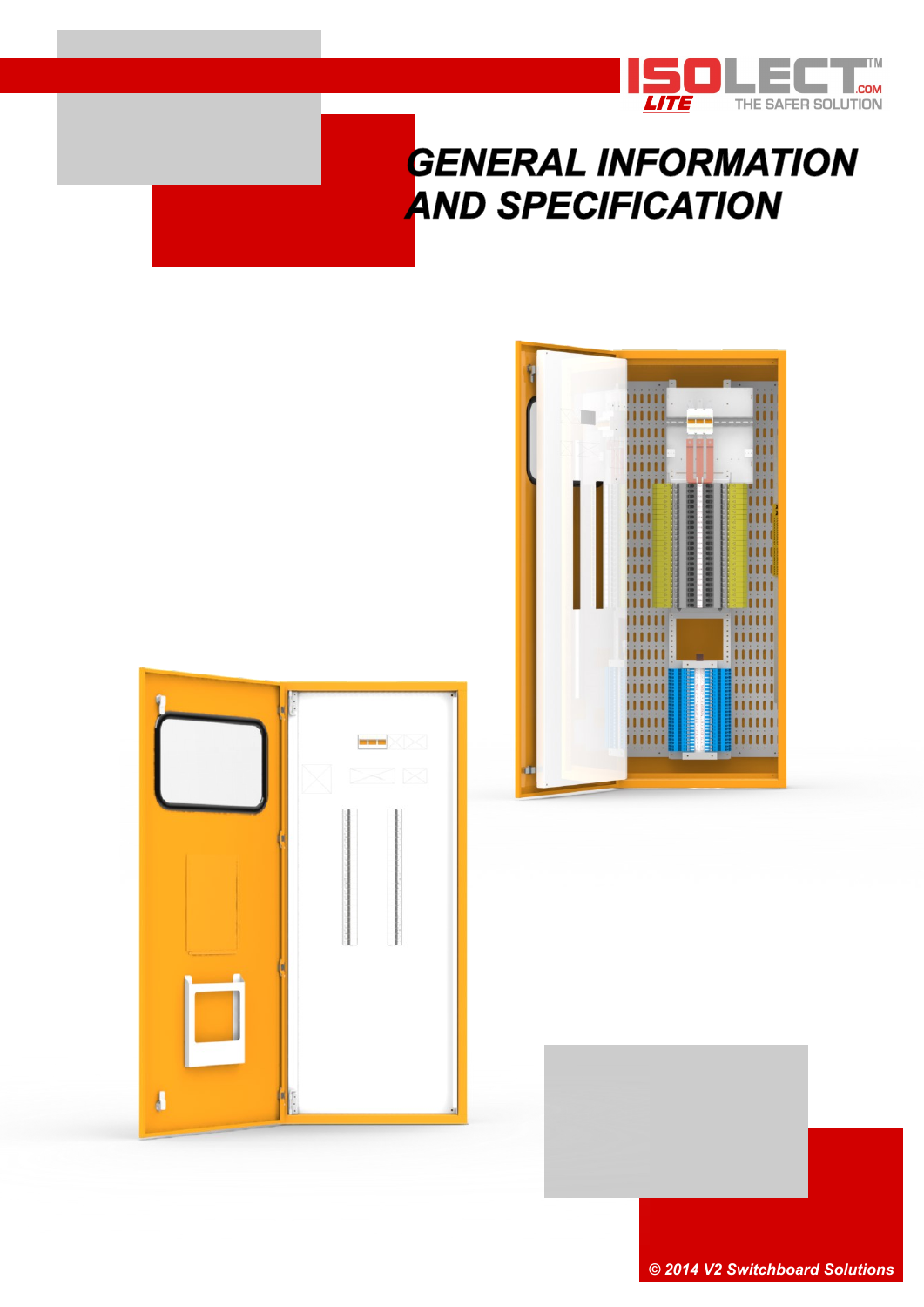



## **Welcome to ISOLECT™ Lite**

When safety is paramount and critical loads need to be maintained, there is one system that will cater to not only your electrical requirements, but also your safety obligations.

ISOLECT™ is a unique product that allows you to add or replace a circuit, inspect or change the rating of a circuit breaker and provide new cable without affecting other circuits in the switchboard.

This is done via an arrangement on the Isobar power chassis in combination with a special neutral allowing both the active and neutral to be disconnected one pole at a time.

This provides complete isolation of all live conductors including the neutral, providing a safe working state to remove or add cables.

All connections are covered preventing inadvertent contact. The main switch and chassis termination are completely covered by insulated enclosures.

### **ISOLECT™ is the safer solution.**

Also available is ISOLECT™ . A larger version, for larger installations. Suitable for up to 96 poles.

#### **Compliance**

- Form 4ah to AS3439.2002
- AS/NZS3000:2007
- Complies with OH & S Regulation
- Inspected by Workcover NSW

### **Standard Features**

- 250A Isolator
- 250A Isobar Chassis (size as nominated)
- Fully populated with C60N 6kA single pole circuit breakers c/w terminal covers
- Clearly numbered earth and neutral terminations
- Full sized neutral
- Generous cable tray system built in.
- Top or bottom access with cable entry system interchangeable top to bottom
- Neoprene sheet seal pre-punched aluminium cable entry plate
- Flush lockable operating handle
- Both external door and internal escutcheon opening fully top allow clear access.
- Internal schedule holders and document pocket for manual
- Operation manual, training disc and
	- Training and Authorisation Program